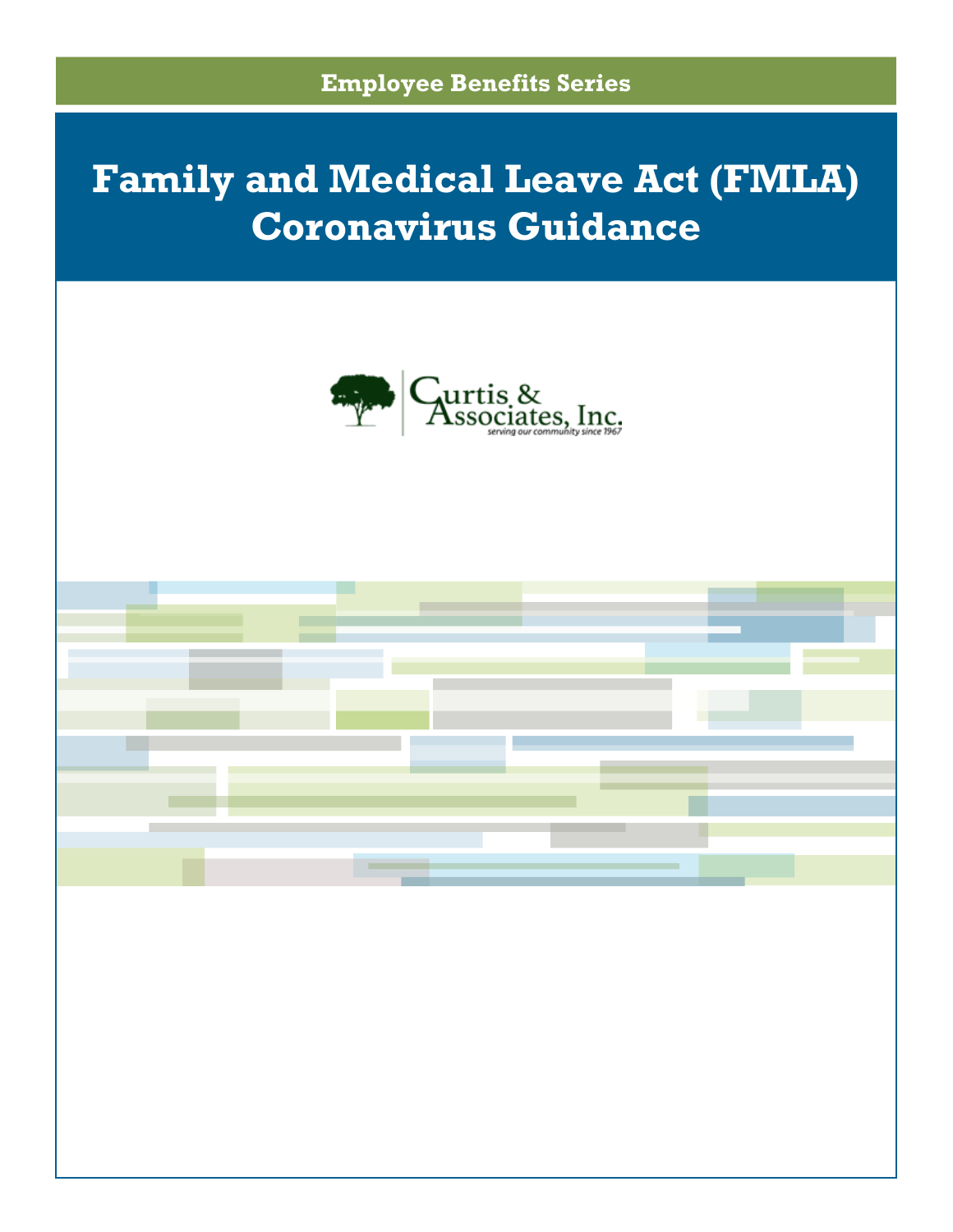## **Family and Medical Leave Act (FMLA) Coronavirus Guidance**

In response to the coronavirus (COVID-19) pandemic, the Emergency Family and Medical Leave Expansion Act was passed by Congress on March 18, 2020, which expands current requirements under the federal Family and Medical Leave Act (FMLA). Prior to this, the U.S. Department of Labor (DOL) also issued guidance on the pandemic's effect on the job-protected leave provisions of the FMLA. The following highlights key requirements of the new law, and includes information on the DOL's questions and answers.

# **THE EMERGENCY FAMILY AND MEDICAL LEAVE EXPANSION ACT (THE ACT)**

## Covered Employers

The expanded FMLA requirements apply to private employers with fewer than 500 employees, and to all government employers. Thus, small employers that are not subject to the FMLA's regular leave provisions are subject to the new FMLA leave rules that allow employees to take leave for specified child care purposes related to COVID-19.

The law allows for future regulations to exempt businesses with fewer than 50 employees if the leave would jeopardize the viability of the business. The law states that employers with fewer than 50 employees will not be subject to civil damages in an employee action brought under the FMLA for violation of the new provisions.

## Covered Employees

All employees who have worked for their current employer for 30 calendar days are eligible for the new FMLA leave; however, employers are permitted to deny leave to employees who are **health care providers** or **emergency responders**.

## Using Leave

Eligible employees of covered employers may take up to **12 weeks** of FMLA leave if they are unable to work (or telework) because they must care for a son or daughter under 18 years of age. The need for leave must be caused by the closing of the child's elementary or high school or place of care, or the unavailability of the child's child care provider, due to a declared COVID-19 public health emergency.

"Child care provider" means a provider who receives compensation for providing child care services on a regular basis.

Where the need for leave is foreseeable, employees should provide their employers with **as much notice of leave as is practicable**.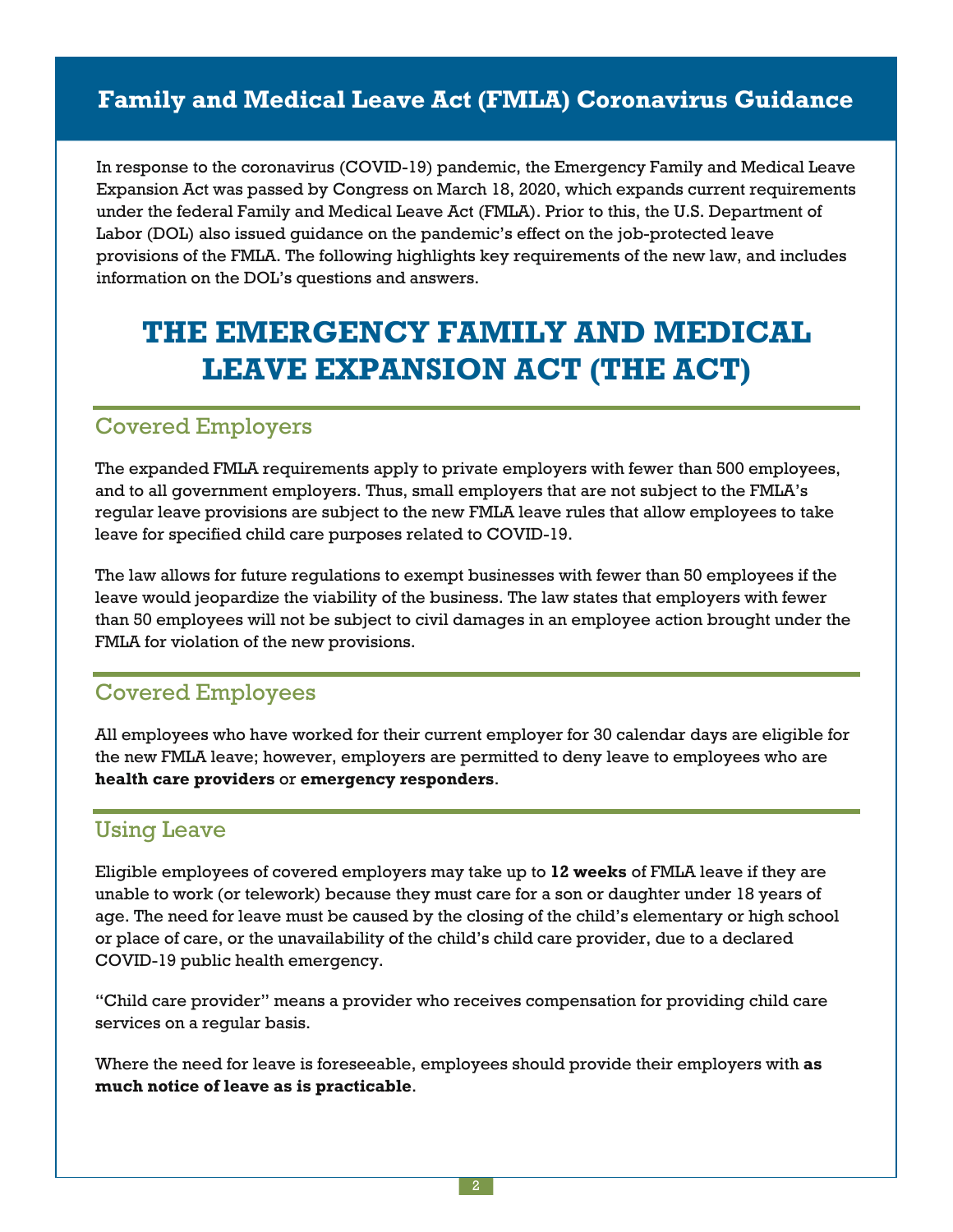## **Family and Medical Leave Act (FMLA) Coronavirus Guidance**

## Compensation

Employers are not required to pay employees for **the first 10 days** of the new FMLA leave, but employees may substitute any accrued vacation leave, personal leave, or medical or sick leave for this unpaid leave. Thereafter, the employer must compensate FMLA leave taken under the new provision at a rate of at least **two-thirds** of the employee's regular rate of pay, based on the number of hours the employee would otherwise normally be scheduled to work, up to a **maximum** of **\$200** per day, or **\$10,000** total.

Special calculation rules apply for employees with variable schedules.

Special rules apply to multi-employer collective bargaining agreements.

### **Job Protection**

While FMLA leave is usually job-protected, meaning employees who take leave must be restored to their position (or an equivalent) when they return to work, the new law provides a **limited exception** to this requirement. Employers with **fewer than 25 employees** are not subject to the job restoration requirement, if:

- The employee took FMLA leave under the new COVID-19 expansion of the law;
- The employee's position no longer exists due to economic conditions or changes in operating conditions of the employer that affect employment and are caused by a public health emergency;
- The employer makes reasonable efforts to restore the employee to an equivalent position; and
- If these efforts fail, the employer makes reasonable efforts to contact the employee if an equivalent position becomes available. The contact period is for one year, beginning on the earlier of:
	- o The date on which the employee's need for leave ends
	- o Twelve weeks after the employee's leave begins

#### Tax Credit

Employers are entitled to a credit against the tax imposed by section 3111(a) or 3221(a) of the IRS Code for each calendar quarter of an amount equal to 100% of qualified family leave wages paid. Tax credits are also available for self-employed people.